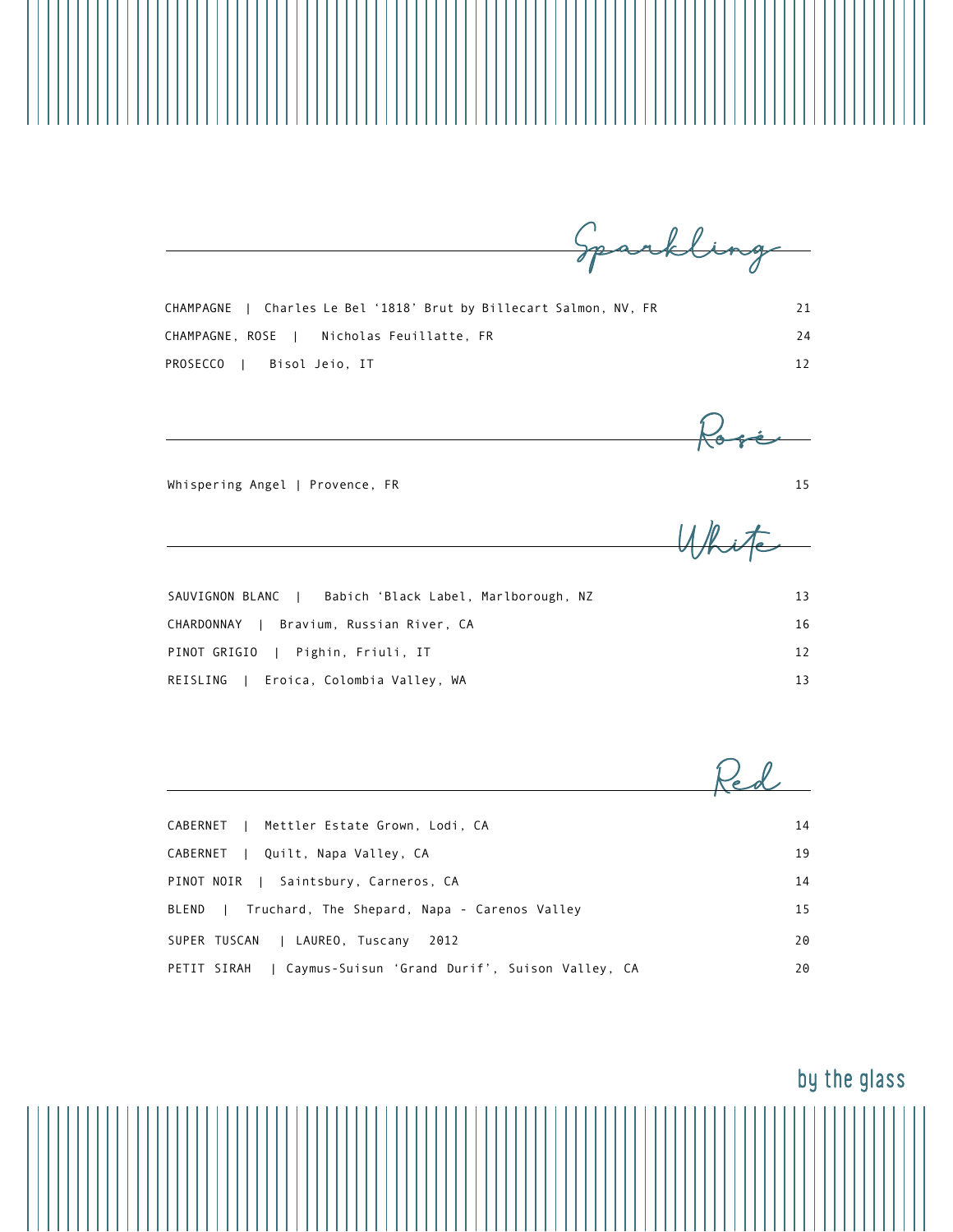Cocktails 1 4

THE "AVE" ALON woodford reserve, carpano antico, st. germain, campari, juices

CALLING CARD cucumber, hendrick's gin, lime juice, simple, black pepper

OLD FASHIONED maker's mark, vanilla syrup, amaro nonnio

RASPBERRY COLLINS tito's, st. germain, cointreau, raspberry, lemon juice, ginger beer

FIG MANHATTAN fig infused, elijah craig rye, walnut bitters

Beer

SPICY MARGARITA corazon blanco, chinola-passionfruit liquer, agave, lime

| AMBER, Fat Tire, Colorado              | 7 |
|----------------------------------------|---|
| STELLA ARTOIS, Belgium                 | 7 |
| PILSNER, Modelo Especial, Mexico       | 7 |
| IPA, Elysian "Space Dust", Seattle, WA | 8 |
| LAGER, Michelob Ultra, Saint Louis, MO | 7 |
| NON-ALCHOLIC, Beck's, Germany          | 7 |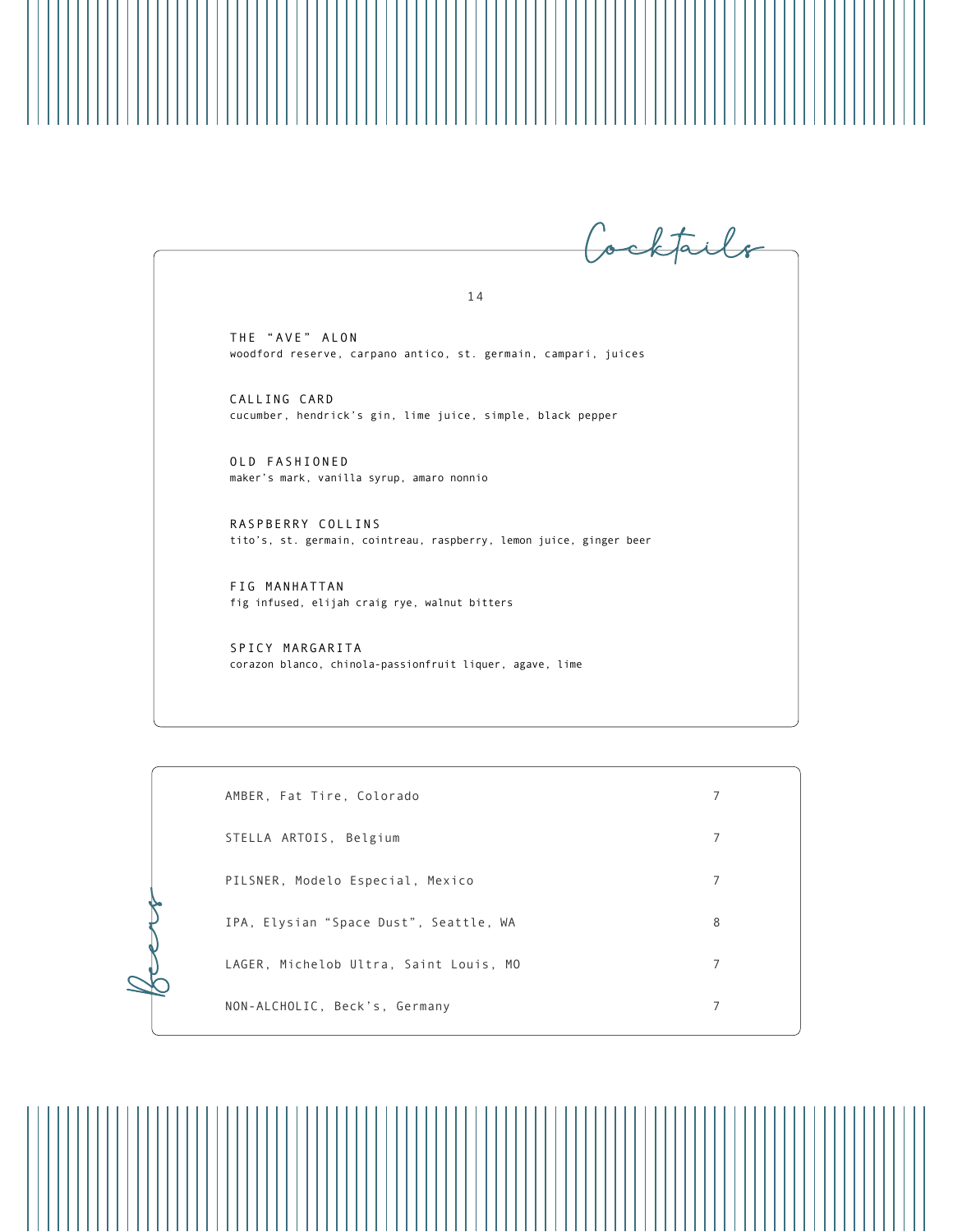| 101 | G.H. MUMM 'GRAND CORDON' Brut Prestige, Reims N/V      | 120 |
|-----|--------------------------------------------------------|-----|
| 102 | Charles Le Bel '1818' Brut by Billecart Salmon, NV, FR | 95  |
| 105 | RUINART BRUT, Reims, N/V                               | 175 |
| 106 | RUINART ROSÉ BRUT, Reims, NV                           | 175 |
| 100 | NICHOLAS FEUILLATTE, Blanc des Blanc, Reims, NV        | 85  |
| 150 | NICHOLAS FEUILLATTE, Blanc des Blanc, Reims 2012       | 110 |
| 151 | NICHOLAS FEUILLATTE ROSÈ, Reims, NV                    | 95  |
| 102 | VEUVE CLICQUOT 'YELLOW LABEL' Brut, Reims<br>N/V       | 100 |
| 107 | BILLLECART-SALMON ROSÉ BRUT, Mareuill-Sur-Ay, N/V      | 190 |
| 108 | MOET & CHANDON DOM PERIGNON, Epernay 2012              | 390 |

Sparkling

| 110 | CA' DEL BOSCO 'CUVEE PRESTIGE', Franciacorta, Italy N/V | 70 |
|-----|---------------------------------------------------------|----|
| 111 | BISOL 'JEIO', Prosecco, Italy N/V                       | 42 |
| 112 | SCHRAMSBERG Brut Rose, North Coast, California 2018     | 80 |

| 200 | DOMAINE OTT 'Chateau de Selle', Cotes de Provence, France<br>2020 | 150 |
|-----|-------------------------------------------------------------------|-----|
| 204 | WHISPERING ANGEL, Cotes de Provence, France 2021                  | 55  |
| 202 | MIRAVAL, Cotes de Provence, France<br>2021                        | 80  |

Rosé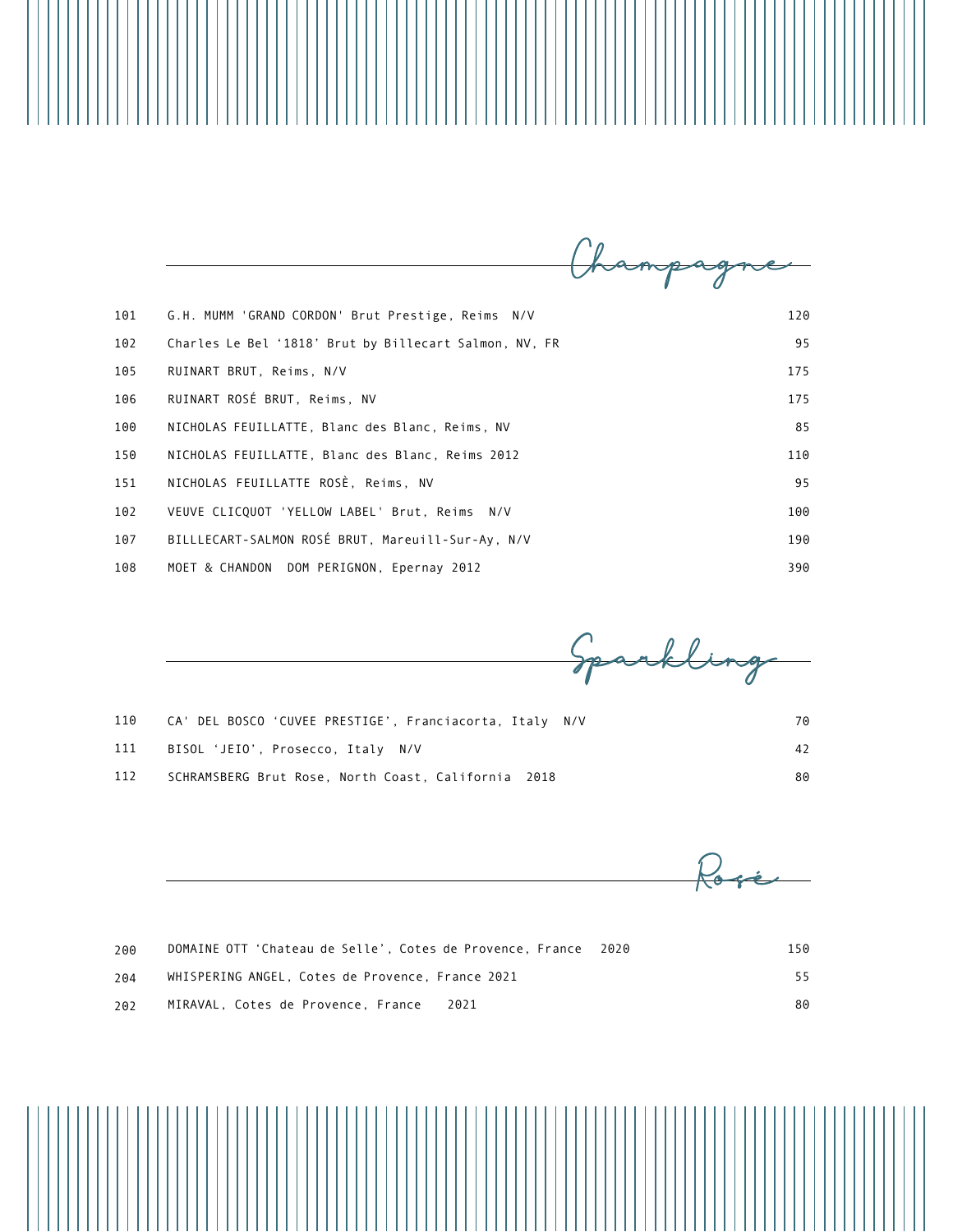| 205 | SANTA MARGHERITA, Pinot Grigio, Trentino-Alto Adige<br>2021         | 64  |
|-----|---------------------------------------------------------------------|-----|
| 206 | JERMANN, Pinot Grigio, Friuli 2020                                  | 45  |
| 207 | LA SCOLCA'BLACK LABEL', Cortese, Gavi Dei Gavi<br>2020              | 100 |
| 203 | PIGHIN, Pinot Grigio, Fiuli 2020                                    | 45  |
| 208 | MARCHESI ANTINORI 'CERVARO DELLA SALLE', Chardonnay, Umbria<br>2019 | 172 |
| 210 | LIVIO FELLUGA, Pinot Grigio, Friuli 2020                            | 60  |
| 211 | JERMANN 'DREAMS', Chardonnay, Friuli 2018                           | 135 |
| 217 | CASALFARNETO 'CRISIO', Castella de Jesi Classico, Marche<br>2017    | 70  |

Chardonnay

| 218 | BERINGER 'PRIVATE RESERVE', Napa Valley, California 2018           | 95  |
|-----|--------------------------------------------------------------------|-----|
| 219 | MER SOLEIL, Monterey County, California 2019                       | 63  |
| 220 | KISTLER 'LES NOISETIERS' Sonoma Coast, California 2020             | 125 |
| 221 | FAR NIENTE, Napa Valley, California 2019                           | 140 |
| 222 | CHATEAU MONTELENA, Napa Valley, California 2018                    | 115 |
| 229 | DUMOL'WESTER RANCH', Sonoma County 2019                            | 105 |
| 230 | DUCKHORN, Napa Valley<br>2020                                      | 60  |
| 225 | EDGE HILL, Napa Valley 2017                                        | 280 |
| 226 | GROTH, Napa Valley, California 2018                                | 92  |
| 227 | RAMEY, Russian River Valley, California 2019                       | 98  |
| 228 | FRANK FAMILY VINEYARDS, Carneros, California 2019                  | 95  |
| 231 | JOSEPH PHELPS 'FREESTONE VINEYARDS', Sonoma Coast, California 2019 | 135 |
| 250 | SIMI RESERVE, Russian River, California 2019                       | 70  |
| 275 | HDV 'La Debut', Napa Valley 2018                                   | 100 |
| 224 | SHAFER 'RED SHOULDER RANCH', Napa Carneros 2019                    | 150 |

white wines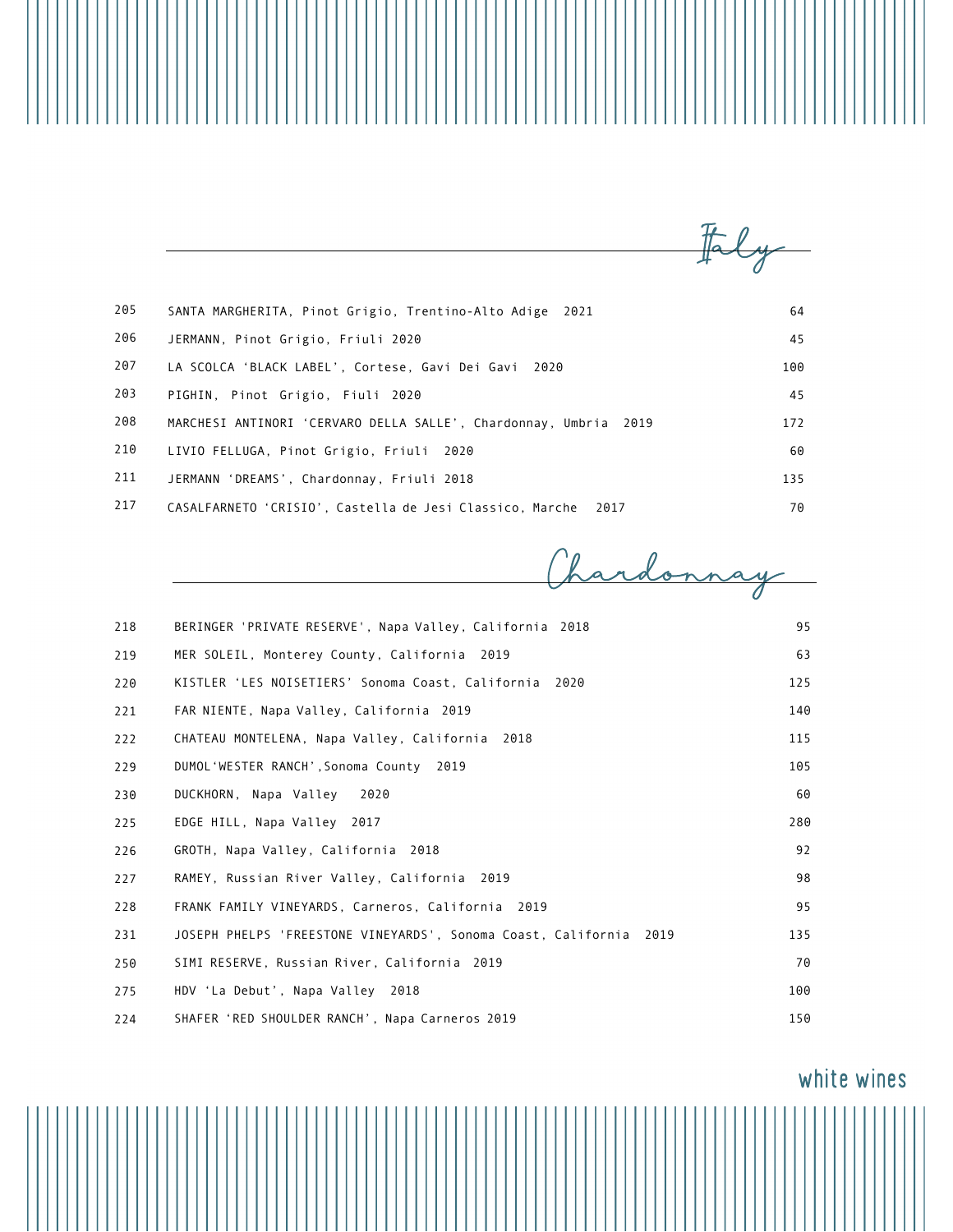| HONIG, Napa Valley, California 2021                                    | 40  |
|------------------------------------------------------------------------|-----|
| ILLUMINATION, Napa Valley, California<br>2019                          | 95  |
| CLOUDY BAY, Marlborough, New Zealand<br>2021                           | 85  |
| BABICH 'BLACK LABEL', Marlborough, New Zealand<br>2021                 | 40  |
| TROIS NOIX, Napa Valley<br>2018                                        | 60  |
| ELLMAN FAMILY, Napa Valley<br>2020                                     | 110 |
|                                                                        |     |
| LE PERRIERE 'LA PETITE PERRIERE', Sauvignon Blanc 2020                 | 48  |
| SANCERRE, Jacques Dumont 2019                                          | 80  |
| SAVRY, Chablis 1er Cru, 'Fourchaume' 2020                              | 95  |
| CAVE DE LUGNY 'LA CARTE', Macon-Lugny 2016                             | 45  |
| DOMAINE DE MONTILLE 'LE CAILLERET' 1er Cru, Puligny-Montrachet<br>2018 | 490 |
| LOUIS LATOUR, Puligny-Montrachet 2018                                  | 275 |
| TRIMBACH 'CUVEE FREDERIC EMILE', Riesling, Alsace 2011                 | 250 |
| DOMAINE ZIND-HUMBRECHT, Roche Granitique Riesling, Alsace 2018         | 80  |
| PIERRE SPARR, Pinot Gris<br>2018                                       | 45  |
| CHATEAU HAUT-VIGNEAU, Bordeaux, Pessac- Leognan 2019                   | 60  |
|                                                                        |     |

Other Whites

| 240 | DR. KONSTANTIN FRANK, Riesling, Finger Lakes, New York 2019                 | 40 |
|-----|-----------------------------------------------------------------------------|----|
| 251 | EROICA, Colombia Valley, WA 2020                                            | 50 |
| 243 | CONUNDRUM, White Blend, California<br>2020                                  | 53 |
| 199 | MENDING WALL WINERY, 'STONE ON STONE', Bordeaux Blend, Napa Valley, CA 2018 | 75 |

Ш

## white wines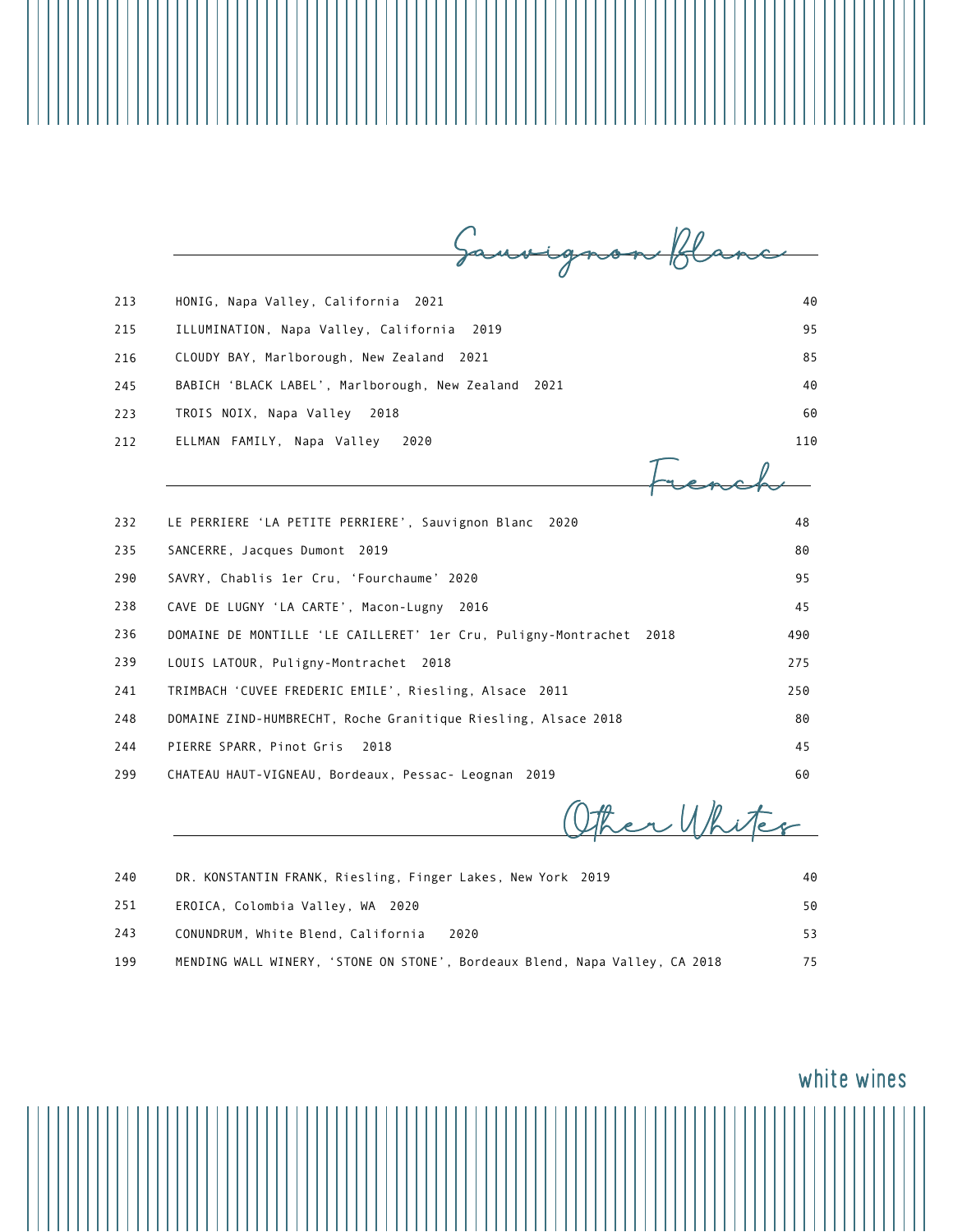CHEHALEM 'CHEMISTRY', Williamette Valley, Oregon 2019 45 DOMAINE SERENE 'YAMHILL CUVEE', Willamette Valley, Oregon 2018 125 FLOWERS, Sonoma County, California 2019 105 KEN WRIGHT 'GUADALUPE VINEYARD', Willamette Valley, Oregon 2020 145 MELVILLE ESTATE, Santa Barbara County, California 2019 75 BELLE GLOS 'CLARK & TELEPHONE, Santa Barbara County, California 2020 65 HDV 'Ygnacia', Napa Valley 2019 250 SAINTSBURY, Carneros, California 2019 55 EN ROUTE 'LES POMMIERS', Russian River Valley, California 2018 140 SIMI, Russian River Valley, California 2019 95 DUMOL 'WESTER REACH', Russian River Valley, California 2019 145 DUTTON-GOLDFIELD 'DUTTON RANCH', Russian River Valley, California 2018 110 LITTORAI 'LES LARMES', Anderson Valley, California 2019 125 303 313 306 311 316 307 475 310 302 304 318 319 315

PRIDE MOUNTAIN VINEYARDS, Napa Valley, California 2017 145 ANDREW WILL 'CHAMPOUX', Horse Heavenhills, WA 2018 75 CAKEBREAD CELLARS, Napa Valley, California 2017 / 2018 / 2019 140 DUCKHORN, Napa Valley, California 2019 **70** and the control of the control of the control of the control of the control of the control of the control of the control of the control of the control of the control of the contr Merlot 358 359 361 362

 $M_{\rm{no}}$ T//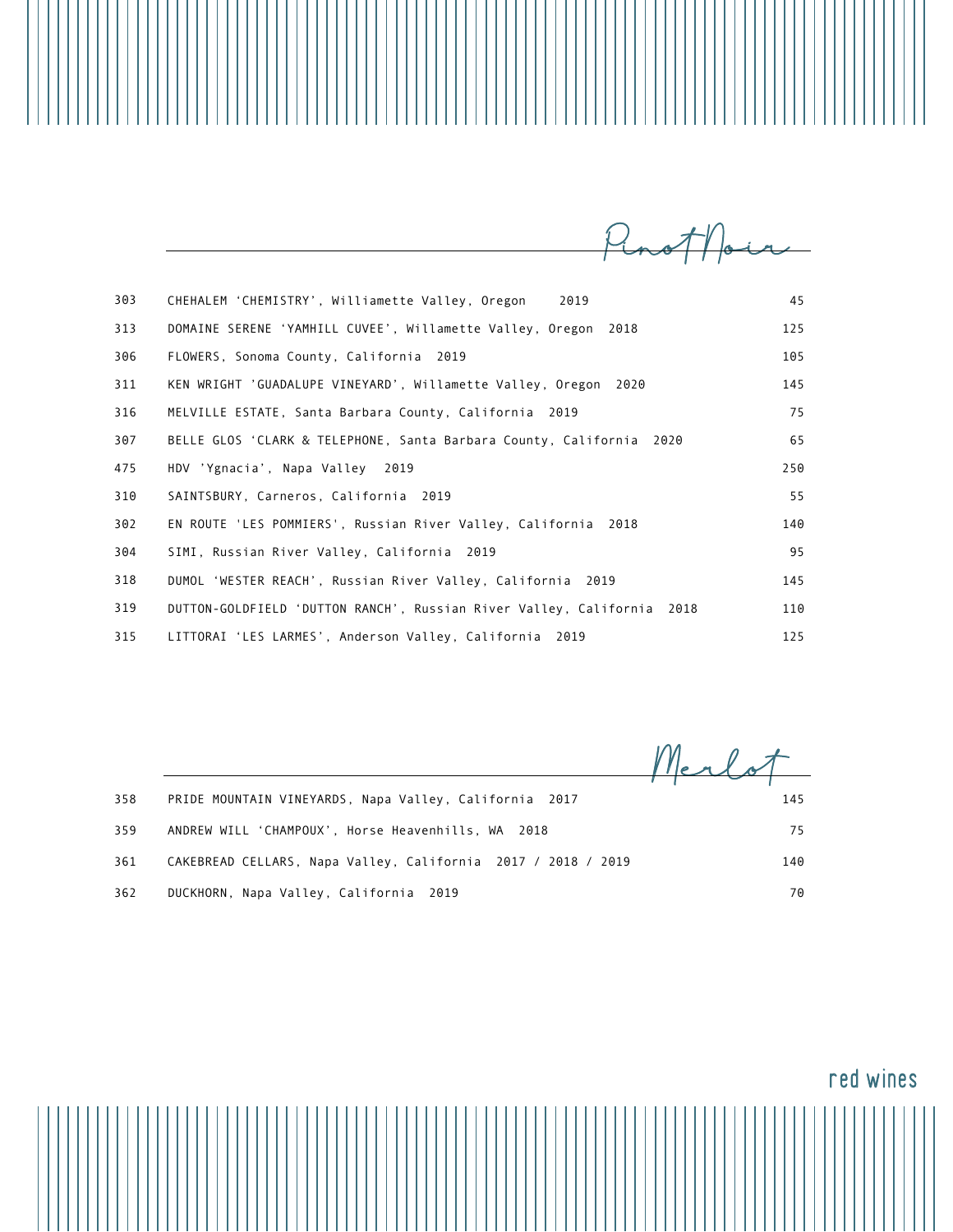Cabernet Sauvignon

| 476 | BERINGER, Knights Valley, California<br>2018                   | 60  |
|-----|----------------------------------------------------------------|-----|
| 336 | JOSEPH PHELPS, Napa Valley, California<br>2018                 | 205 |
| 236 | METTLER, Estate Grown, Lodi<br>2019                            | 60  |
| 257 | QUILT, Napa Valley, California<br>2019                         | 75  |
| 338 | STAG'S LEAP 'ARTEMIS', Napa Valley, California 2018            | 187 |
| 328 | FAR NIENTE 'BELLA UNION', Napa Valley, California 2018         | 150 |
| 501 | DARIOUSH, Napa Valley, California 2019                         | 260 |
| 360 | JOSPEH CARR, Paso Robles, California 2018                      | 60  |
| 329 | CAYMUS, Napa Valley, California 2020                           | 195 |
| 330 | CAYMUS 'SPECIAL SELECT', Napa Valley, California<br>2017       | 375 |
| 331 | HEITZ CELLARS, Napa Valley, California 2016                    | 175 |
| 332 | GIRARD, Napa Valley, California<br>2018                        | 105 |
| 333 | MOUNT VEEDER WINERY, Napa Valley, California 2018              | 80  |
| 334 | JORDAN, Alexander Valley, Sonoma County, California 2017       | 140 |
| 339 | SILVER OAK, Alexander Valley, Sonoma County, California 2017   | 160 |
| 335 | JUSTIN VINEYARDS, Paso Robles, California 2019                 | 88  |
| 324 | ELLMAN, Napa Valley<br>2017                                    | 300 |
| 337 | DAOU VINEYARDS, Paso Robles, California<br>2020                | 65  |
| 325 | HALL, Rutherford, California 2018                              | 110 |
| 326 | ROUND POND ESTATE, Rutherford, Napa Valley, California<br>2019 | 195 |
| 521 | STAGS LEAP 'CASK 23', Stags Leap Wine Cellars, Napa<br>2001    | 750 |
| 522 | STAGS LEAP 'CASK 23', Stags Leap Wine Cellars, Napa<br>2004    | 380 |
| 343 | GROTH, Oakville, Napa Valley, California 2017                  | 160 |
| 327 | CAKEBREAD CELLARS, Rutherford Oakville, California 2019        | 170 |
| 500 | FAR NIENTE, Oakville, California<br>2019                       | 240 |
| 348 | PRIDE MOUNTAIN VINEYARDS, Spring Mountain, Napa 2018           | 172 |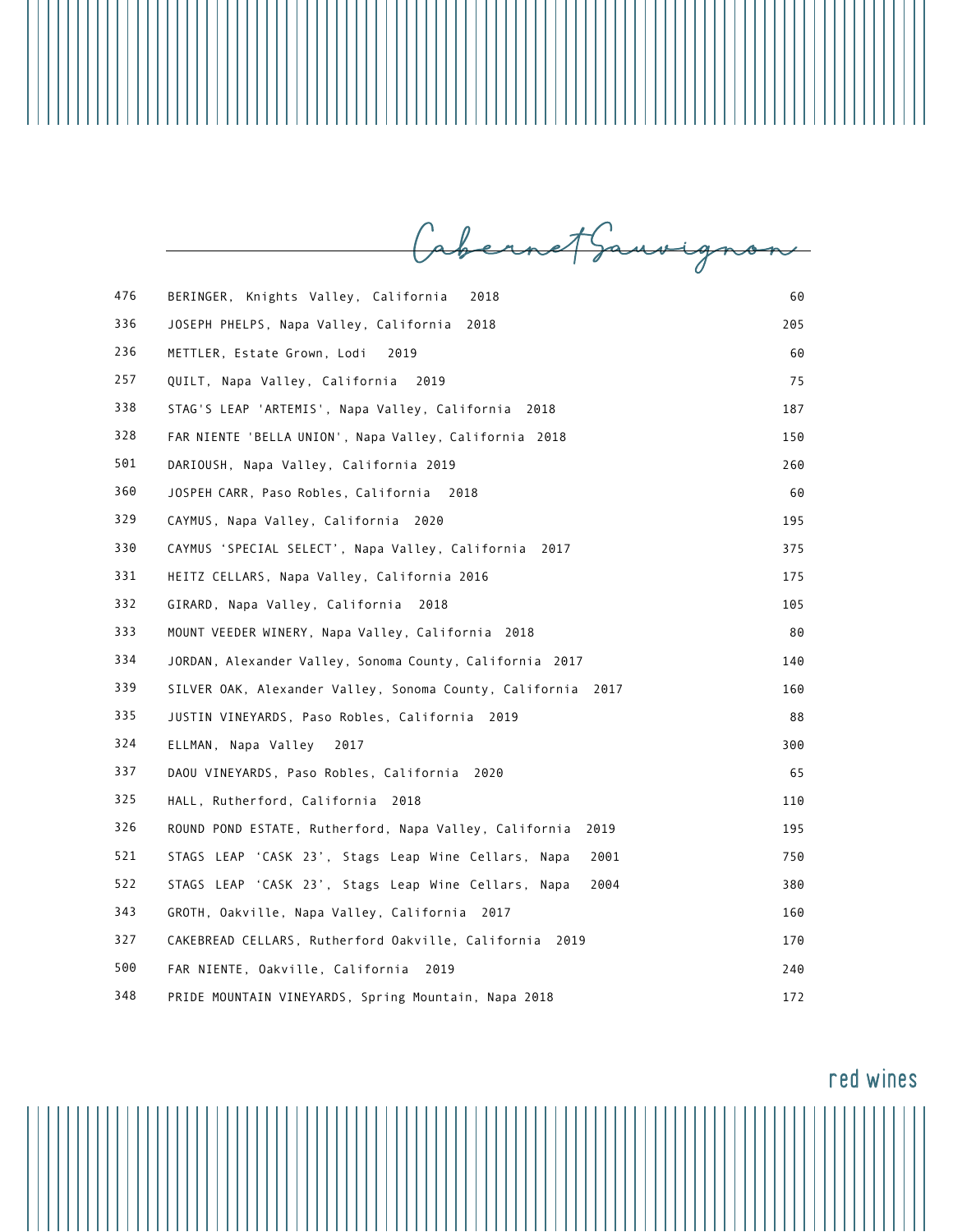Cabernet Cont

| 350 | CHATEAU MONTELENA, Calistoga, California 2018                       | 160 |
|-----|---------------------------------------------------------------------|-----|
| 312 | CHATEAU MONTELENA 'LIBARY RELEASE' Calistoga 2007                   | 375 |
| 342 | EISELE 'ALTAGRACIA', Calistoga, Napa Valley, California 2018        | 325 |
| 341 | SHAFER 'ONE POINT FIVE', Stag Leaps District, California 2019       | 225 |
| 345 | RAMEY, Napa Valley, CA 2016                                         | 140 |
| 346 | HONIG, Napa Valley, CA 2018                                         | 102 |
| 344 | STAGLIN FAMILY 'SALUS', Rutherford, Napa Valley, California<br>2019 | 251 |

| 351 | JUSTIN 'ISOSCELES', Paso Robles, Central Coast, California<br>2018 | 180 |
|-----|--------------------------------------------------------------------|-----|
| 355 | JUSTIN 'JUSTIFICATION', Paso Robles, CA 2016                       | 150 |
| 349 | CARAVAN BY DARIOUSH, Napa Valley 2018                              | 110 |
| 357 | BV 'TAPESTRY RESERVE', Napa Valley, California<br>2016             | 110 |
| 354 | SHAFER, TD9, Napa Valley 2019                                      | 110 |
| 258 | TRUCHARD "The Shepard', Carneros Napa Valley, CA 2017              | 60  |
| 954 | THE PRISONER, Napa Valley, California 2019                         | 90  |
| 477 | PAHL MEYER, 'Jayson', Napa Valley, California 2018                 | 125 |

|     |                                                                | then Redo |
|-----|----------------------------------------------------------------|-----------|
| 259 | CAYMUS-SUISUN 'GRAND DURIF' Suisun Valley, CA 2019             | 80        |
| 364 | STAG'S LEAP WINERY, Petite Sirah, Napa Valley, California 2018 | 80        |
| 366 | RIDGE 'EAST BENCH', California 2020                            | 72        |
| 367 | TURLEY, Napa Valley, 2019                                      | 92        |

Ш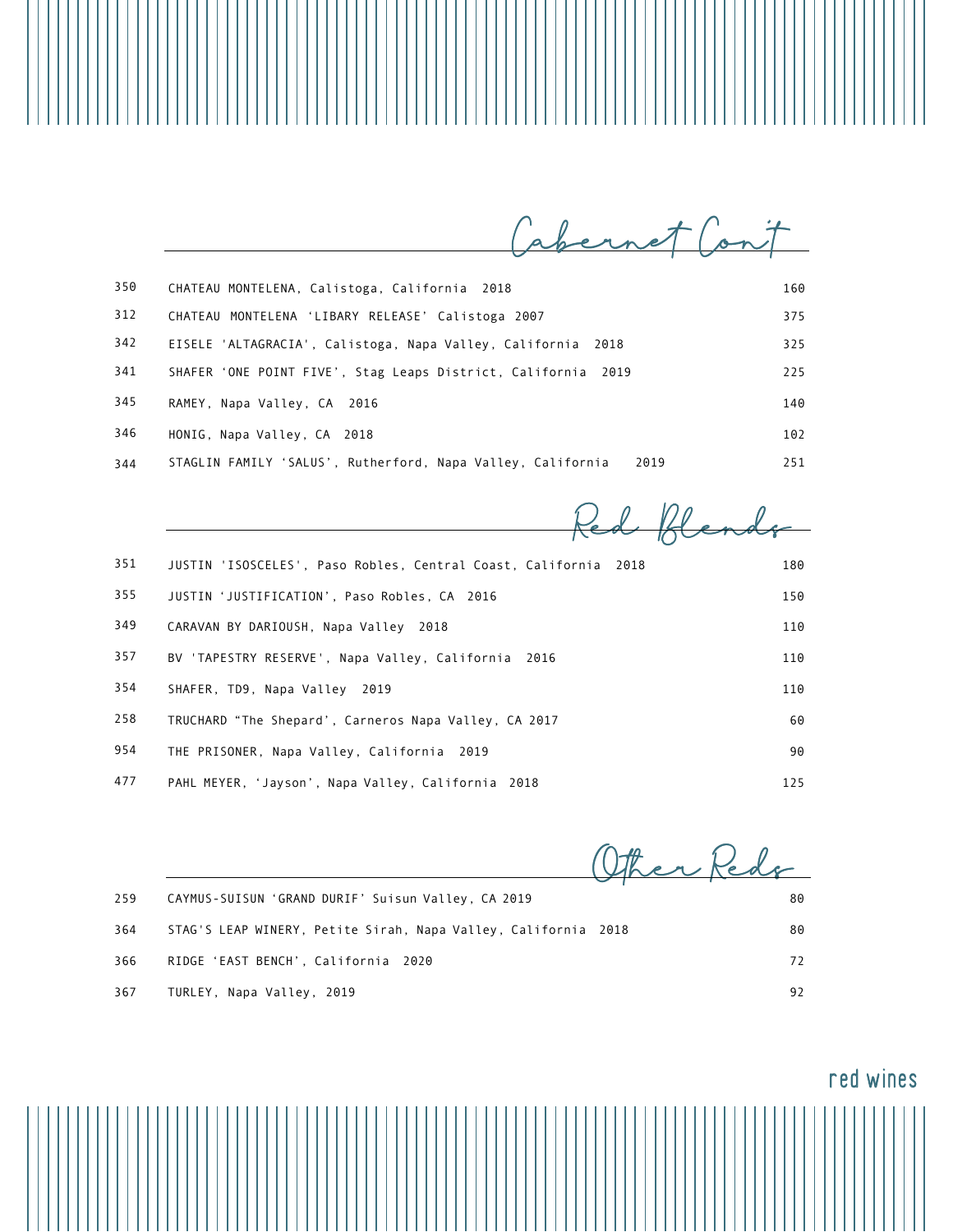|                                                                | taly |
|----------------------------------------------------------------|------|
| FELSINA, Berardenga, Chianti Classico, Tuscany 2017            | 86   |
| RICASOLI 'Brolio' Chianti Classico, Tuscany<br>2019            | 55   |
| LE CAPITOZZE, Gran Selezione, Chianti Classico, Tuscany 2011   | 110  |
| MICHELE CHIARLO 'IL PRINCIPE', Nebbiolo, Piemonte 2017         | 55   |
| MICHELE CHIARLO 'TORTONIANO', Barolo, Piemonte 2016            | 115  |
| PRUNOTTO, Barberesco, Piemonte<br>2018                         | 120  |
| TOMMASI, Amarone dell Valpolicella Classico, Veneto 2017       | 140  |
| LA CANIETTE 'CINABRO', Marche 2014                             | 200  |
| VAL DI SUGA 'VIGNA LAGO', Brunello di Montalcino, Tuscany 2016 | 190  |
| BIONDI-SANTI 'ANNATA', Brunello di Montalcino, Tuscany 2012    | 380  |
| CARPPINETO, Brunello di Montalcino, Tuscany 2016               | 130  |
| CAPARZO, Brunello di Montalcino, Tuscany 2016                  | 118  |
| POGGIO ANTICO, Brunello di Montalcino, Tuscany 2017            | 160  |
| CASTELLO BANFI, Brunello di Montalcino, Tuscany 2010           | 220  |
| CASTELLO BANFI, Brunello di Montalcino, Tuscany 2015           | 200  |
| CASTELLO BANFI, Brunello di Montalcino, Tuscany 2016           | 190  |
| CASTELLO BANFI ' EXCELSUS', Tuscany 2016                       | 175  |
| LAUREO, Super Tuscan, Tuscany<br>2012                          | 80   |
| ANTINORI 'TIGNANELLO', Super Tuscan, Tuscany, IT 2018          | 320  |
| LE SERRE NUOVE DELL'ORNELLAIA, Tuscany 2019                    | 165  |
| SOLAIA MARCHESI ANTINORI, Tuscany 2018                         | 650  |
| DONNAFUGATA 'Floramundi Cerasuolo Di Vittoria', Vittoria 2018  | 55   |
| MARCHESI ANTINORI 'GUADO al TASSO', Bolgheri, Tuscany 2018     | 295  |

||||||||||||||

red wines

 $\mathbf{||}\mathbf{||}\mathbf{||}\mathbf{||}$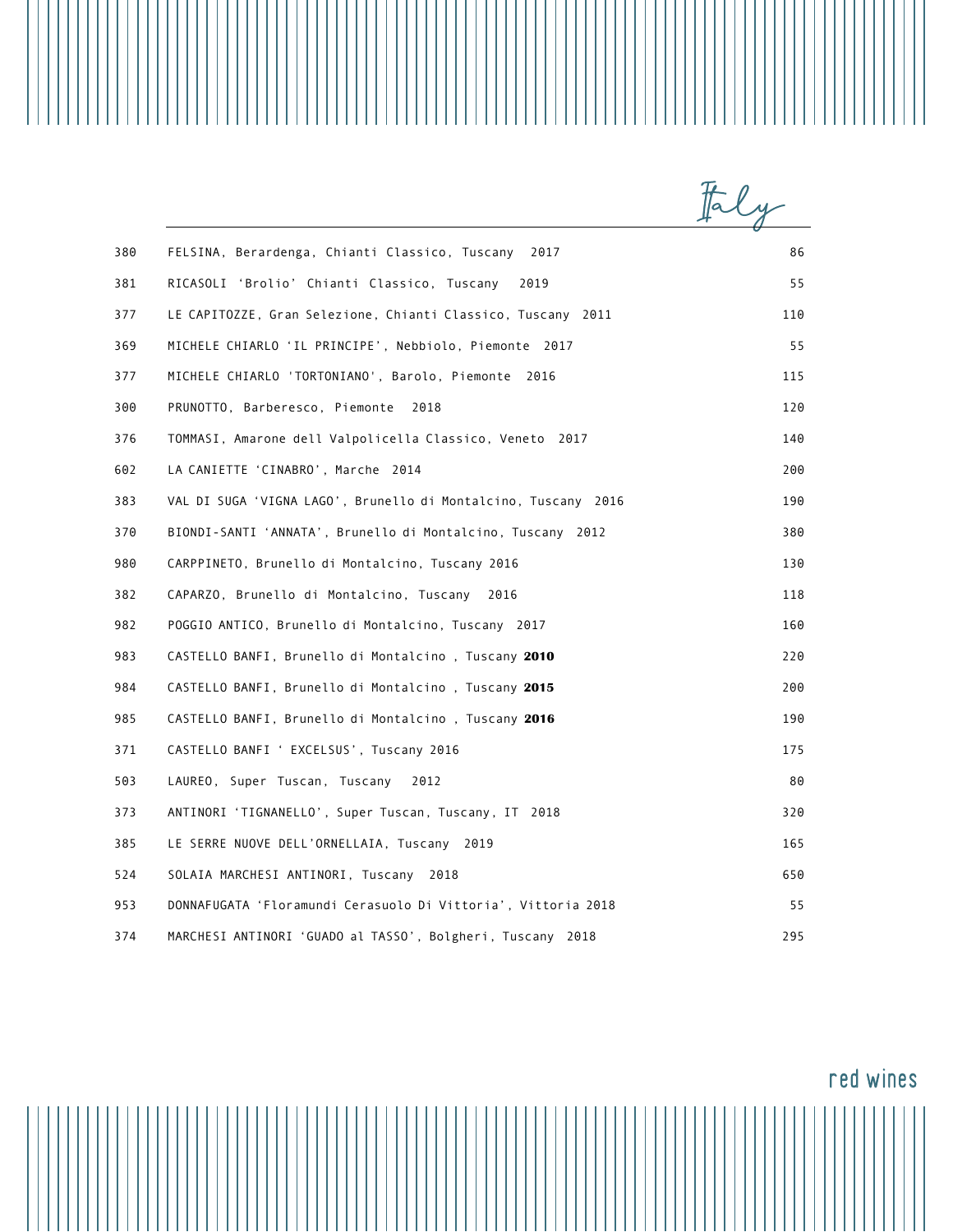| 491 | LUCIEN MUZARD & FILS, Santenay, Burgundy<br>2019                 | 90  |
|-----|------------------------------------------------------------------|-----|
| 388 | DOMAINE BURGUET 'SYMPHONIE'. Gevrey-Chambertin, Burgundy 2019    | 197 |
| 523 | FRÉDÉRIC ESMONIN, GEVREY CHAMBERTIN 'CLOS PRIEUR', Burgundy 2020 | 105 |
| 394 | CAMILLE GIROUD, Pommard, Burgundy<br>2017                        | 175 |
| 305 | THIERRY GERMAIN, MARGINALE, SAUMUR CHAMPIGNY, Burgundy<br>2019   | 110 |
| 400 | ALAIN VERSET, Cornas, Rhone 2014                                 | 100 |
| 405 | LOUIS BARRUOL 'La Valliere', Cote Rotie 2014                     | 165 |
| 389 | CHATEAU LA NERTHE, Chateauneuf-du-Pape 2017                      | 110 |
| 393 | LES HAUTS DE CANON LA GAFFELIÈRE, Saint Emillon 2018             | 80  |
| 391 | CHATEAU PONTET-CANET, Pauillac 2006                              | 365 |
| 603 | LE MARQUIS de CALON SEGUR, Saint-Estèphe 2015 / 2016             | 150 |
| 604 | BLASON D'ISSAN, Margaux<br>2016                                  | 115 |
| 605 | CHÂTEAU LATOUR-MARTILLAC, Pessac-Léognan 2015                    | 140 |
| 392 | CHATEAU GLORIA, St-Julien, Bordeaux 2018                         | 170 |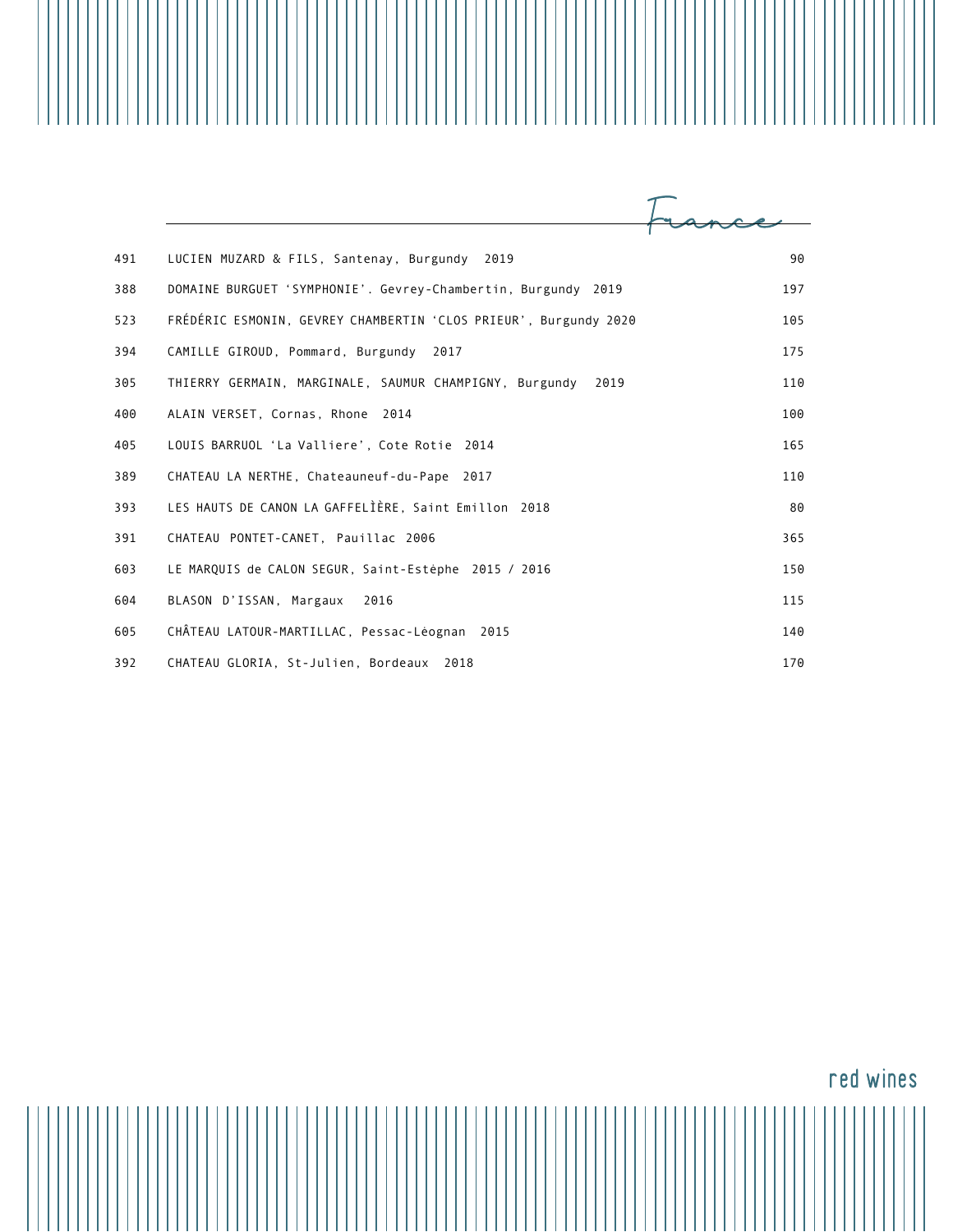Glenlivet 21 year 60 Glenmorangie 16 Glenmorangie Quinta 18 Glenmorangie La Santa 18

 $\overline{\phantom{0}}$ 

Single Malt Balvenie DW 12 year 17 Balvenie DW 15 year 25 Balvenie DW 17 year 40 Glenfiddich 12 year 14 Glenfiddich 18 year 26 Glenlivet 12 year 14 Glenlivet Nadurra 32 Glenlivet 18 year 35

Blended

| Chivas 12 year      | 14 |
|---------------------|----|
| Chivas 18 year      | 24 |
| Johnny Walker Black | 15 |
| Johnny Walker Blue  | 55 |

Japanese Tenjaku 15

Hibiki 24

| Glenmorangie Nectar | 40 |
|---------------------|----|
| Glenmorangie Signet | 55 |
| Laphroaig 10 year   | 15 |
| Oban 14 Year        | 24 |
|                     |    |
| Angel's Rye         | 24 |
| Bulleit             | 14 |
| George Dickel       | 14 |
| Elijah Craig        | 16 |
| High West           | 14 |

Knob Creek 100 16 Michter's Small 14 Rittenhouse 14 Whistle Pig 10 15 Widow Jane 15

| Casamigos Blanco          | 15  | Casa Noble Reposado   | 17 |
|---------------------------|-----|-----------------------|----|
| Casamigos Reposado        | 19  | Casa Noble Anejo      | 19 |
| Casamigo Anejo            | 18  | Don Julio Blanco      | 14 |
| Casa Dragones Blanco      | 22  | Don Julio Reposado    | 17 |
| Casa Dragones Joven       | 60  | Don Julio Anejo       | 19 |
| Clase Azul Plata          | 31  | Don Julio 1942        | 40 |
| Clase<br>Azul<br>Reposado | 35  | Maestro Diamante      | 15 |
| Clase Azul Anejo          | 120 | One with Life Organic | 13 |
| Casa Noble Blanco         | 14  | One with Life Repo    | 16 |

| Angel's Envy         | 14 |
|----------------------|----|
| Baker's 7            | 18 |
| Basil Hayden         | 16 |
| Bulleit              | 14 |
| Elijah Craig         | 14 |
| Four Roses Single    | 16 |
| Four Roses Small     | 14 |
| George Dickel 8yr    | 14 |
| High West            | 14 |
| Knob Creek Single    | 18 |
| Knob Creek 100       | 14 |
| Makers Mark          | 14 |
| Michter's Small      | 14 |
| Misunderstood Ginger | 15 |
| Widow Jane           | 16 |
| Woodford Reserve     | 16 |

Mezcal

Ilegal Joven 14 Ilegal Reposado 17

Port

| Warres 10 year           |  | 14 |
|--------------------------|--|----|
| Quinta Di Noval Colheita |  | 19 |
| Quinta Di Noval LBV      |  | 14 |

| Hennessy VS         | 16 |
|---------------------|----|
| Hennessy XO         | 45 |
| Martell Cordon Bleu | 55 |
| Remy Martin VSOP    | 12 |
| Remy Martin XO      | 55 |